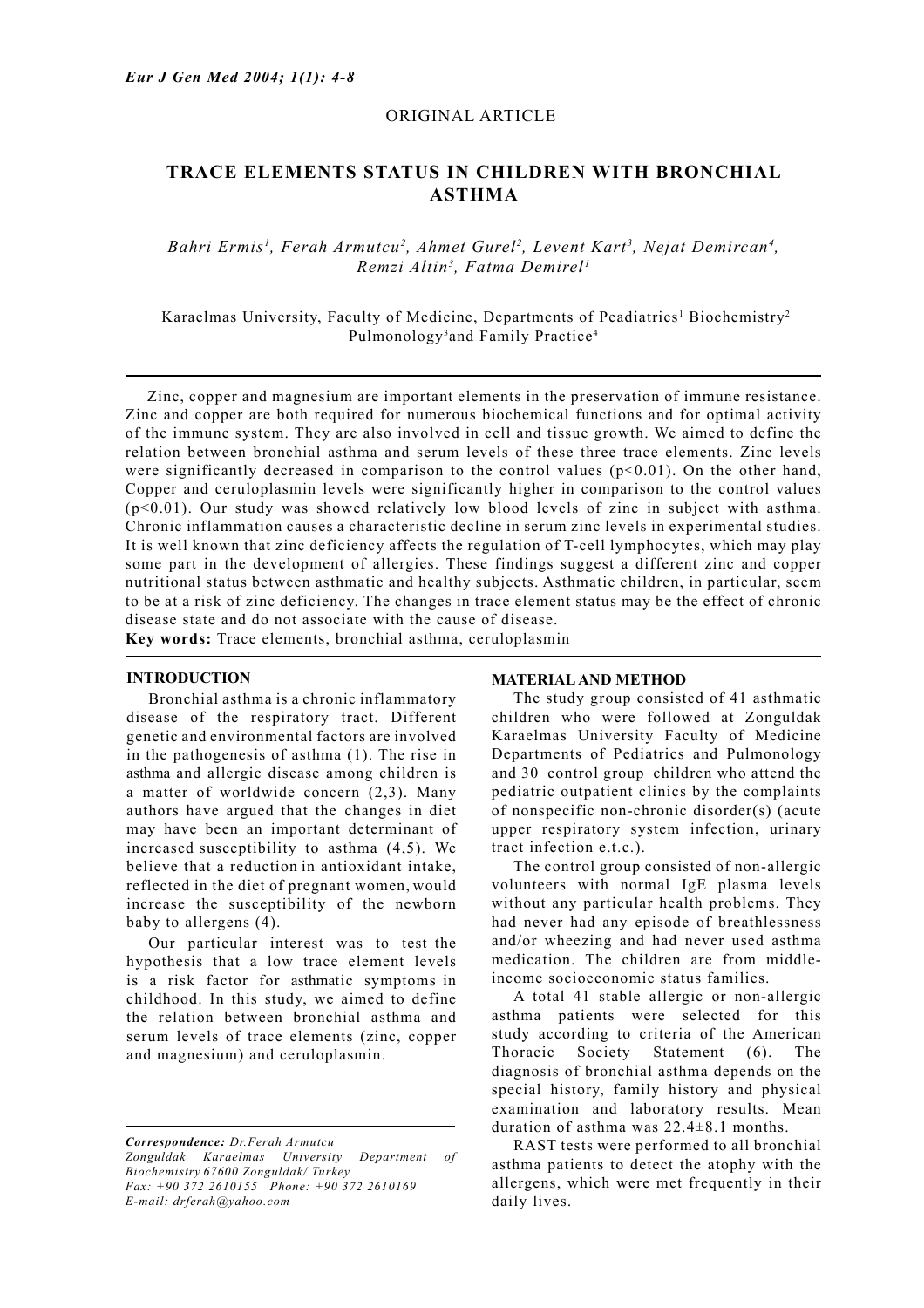5

|                                   | Cases          | Control        | p value  |  |
|-----------------------------------|----------------|----------------|----------|--|
| Mean (SD) age in years            | $7.6 \pm 1.8$  | $7.6 \pm 1.8$  | p > 0.05 |  |
| Number (%) female                 | $22(56.0\%)$   | $17(56.6\%)$   | p > 0.05 |  |
| BMI mean $(SD)$ kg/m <sup>2</sup> | $16.0 \pm 6.2$ | $17.5 \pm 4.3$ | p > 0.05 |  |
| Weight mean (SD) kg               | $23.4 \pm 9.8$ | $28.2 \pm 8.4$ | p > 0.05 |  |

**Table 1. Demographic characteristics of patients and control group.**

| Table 2. Levels of copper, zinc, ceruloplasmin and magnesium in asthmatic and control |  |  |
|---------------------------------------------------------------------------------------|--|--|
|                                                                                       |  |  |

|                                                            | Cases                             | Control                           | p value          |
|------------------------------------------------------------|-----------------------------------|-----------------------------------|------------------|
| Copper mean $(SD) \mu g/dl$                                | $143 \pm 20.8$                    | $130\pm 22.7$                     | p<0.01           |
| Zinc mean $(SD) \mu g/dl$<br>Ceruloplasmin mean (SD) mg/dl | $70.6 \pm 8.3$<br>$0.32 \pm 0.01$ | $78.3 \pm 9.2$<br>$0.28 \pm 0.01$ | p<0.01<br>p<0.01 |
| Magnesium mean (SD) mg/dl                                  | $2.17\pm0.10$                     | $2.23 \pm 0.15$                   | p<0.01           |

 Chest x-ray, Water's x-ray, complete blood count and eosinophil count were performed for all patients. Cromalin or nedocromil sodium for prophylaxis was given to all patients who had the diagnosis of bronchial asthma. None of the patients and control groups in the study used inhaled steroid or systemic steroids and acetyl salicylic acid for the last 2 weeks or other nonsteroidal antiinflammatory drugs. Bronchial asthma patients were allowed to take beta- 2 agonist drugs when needed.

 Blood samples were taken at least 12 hours after the last dose of beta-2 agonists. All of the patients who were followed up had stable asthma. Serum of peripheral venous blood samples was determined from the patients and control group and samples were preserved at -70 °C.

 The zinc and copper concentrations in serum were measured by means of an Atomic Absorption Spectrometer (Varian spectr AA 250 Plus, Australia), with a deuterium background correction. The zinc and copper concentrations in the samples diluted 1:5 with ultra deionised water and values were expressed in µg/dl. Each measurement was performed twice and averages were taken (7). Magnesium and ceruloplasmin levels were measured using colorimetric and immunoturbidimetric methods by Cobas Integra 800 analyser (Roche Diagnostic). Assays were conducted blind to clinical information.

## *Statistical analysis*

All results were given as the mean  $\pm$ standard deviation value and data analysis were performed by SPSS 9.0 statistical programme. The data were coded into a database and analyzed by SPSS.

 Differences between cases and controls were tested by *t* test and  $\chi^2$  test as relevant and p<0.05 value was accepted as statistically significant. Linear correlation coefficients for element concentrations were calculated with respect to their mutual relations in sera.

## **RESULTS**

 The main analyses were restricted to 71 children. (41 patient cases, 30 control). Tableshows the distribution of demographic data of cases and controls. Demographic characteristics were similar in patients with asthma and control subjects.

 There were statistical differences in serum zinc, copper and ceruloplasmin levels between control and cases. Magnesium levels were not statistically different (Table 2). The prevalence of atophy in asthmatic group defined according to the results of the RAST test was 75%. In the intra-correlation any statistical difference was not found between serum copper and zinc levels in asthmatic patient  $(r=0.202, p>0.05)$ 

## **DISCUSSION**

The results of this study confirm previous observations that there is low serum zinc level in asthmatic children. Also when the copper and ceruloplasmin levels were higher than control group, magnesium level was similar. Our results are in agreement with the data found in the literature (8,9).

 It is clear that profound variations in copper and zinc status occur during the course of acute and chronic inflammation. Zinc and magnesium are important elements in the preservation of immune resistance and both zinc and copper are required for numerous biochemical functions and for optimal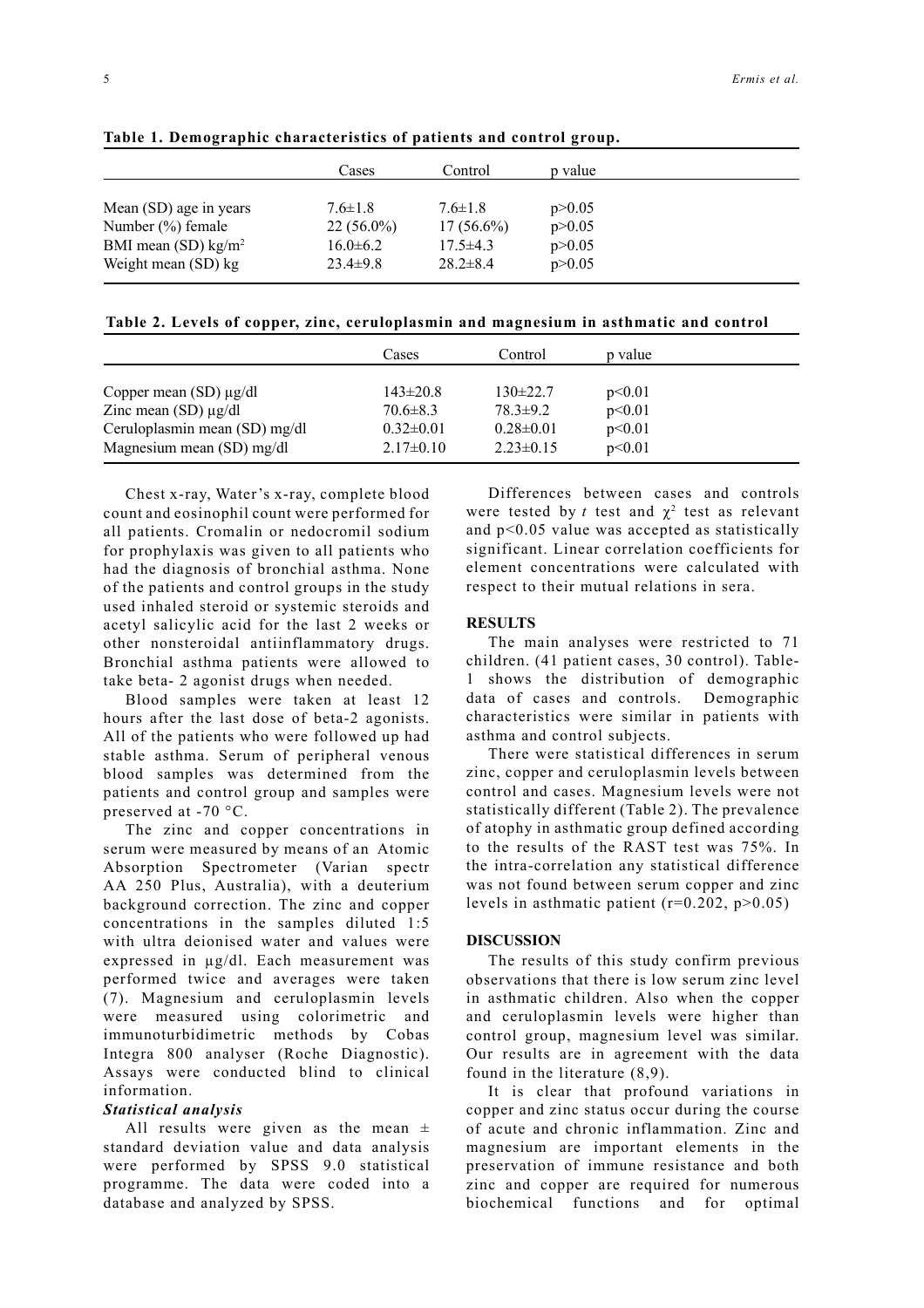activity of the immune system. Zinc plays an important role in DNA and protein synthesis and is intimately involved with copper as cofactors in several important enzyme systems (10,11). Significant higher levels of serum ceruloplasmin were observed in the asthmatic children compared to the controls and were correlated with the hypercupremia.

 Zinc and copper are involved in cell and tissue growth. Changes in patterns of dietary consumption, associated with development of a more affluent lifestyle, may have contributed to the rise in asthma over the past few decades (4,12). Plausible mechanisms have been proposed for the influence of dietary factors such as sodium, magnesium, antioxidants, selenium and fats on respiratory symptoms and lung function (13).

 Ceruloplasmin significantly increased IL-8 secretion and activation of NF-kappa B. These findings suggest that copper ions may cause some of the biologic effects of inhaled particulate air pollution (14). Proinflammatory interleukins IL-1 induce synthesis of ceruloplasmin and are considered to be responsible for copper release in to plasma (15,16).

 There is now some epidemiological support for dietary antioxidant vitamins being risk factors for asthma in adults (17,18). There are some defense mechanisms to escape from the effects of oxidant radicals. These defense systems prevent the production of free radicals, decrease their activities or destroy them. The most important antioxidant endogen systems are mitochondrial cytochrome oxidize, superoxide dismutase (SOD), catalase and glutathione peroxidase (GSH-Px) systems.

 Also albumin, ceruloplasmin, ferritin and hemoglobin which are found in the extra cellular space have antioxidant properties (19). Glutathione peroxidase has selenium and Cu/Zn, and superoxide dismutase system has copper and zinc in their structure which diminishes the harmful effects of free oxygen radicals. Decreasing these trace elements causes the effects of antioxidant systems to be lower and this leads to hyperactivity and inflammation in the respiratory tract (20,21).

 Our study was showed relatively low blood levels of zinc in subject with asthma. Chronic inflammation causes a characteristic decline in serum zinc levels in experimental studies (22). It is well known that zinc deficiency affects the regulation of T-cell lymphocytes, which may play some part in the development of allergies (23). T cell derived inflammatory mediator IL-2 is also involved in the cellular control of copper levels (24).

 On the other hand copper levels were higher than normal subjects. In another study, serum copper has been found to be elevated while serum zinc levels were found to be low (25). It is debatable whether an increase in the copper level has an impact upon SOD absorption; however, it is clear that a decrease in this element impairs the enzyme activity. Such a condition may cause oxidative stress or may further increase the existing stress.

 An additional hypothetical explanation of a rise in susceptibility to asthma is that the change from Th2 to Th1 phenotype now occurs less frequently since, in wealthier societies, children no longer suffer the infections that used to promote this change (26,27). There is epidemiological support for this hypothesis with respect to atophy but little so far with respect to asthma (28).

 Increased dietary magnesium has been shown to be associated with an independent beneficial effect on lung function, airway responsiveness, and wheezing in the United Kingdom population (29). Another study has shown that a low intake of magnesium, which is involved in the relaxation of smooth muscle, is associated with reduced lung function, bronchial hyper-reactivity and self reported wheezing (30).

 On the other hand, epidemiologic studies showed that diet should be considered in the potential effect of both the severity of the disease and its treatment on the clinical picture of asthma cases. Diminution or change of dietary intake in asthmatic patients can be followed by a low intake of micronutrients. Therefore in order to evaluate the role of dietary factors in asthma, it is necessary to perform studies on patients with diagnosis of asthma.

 Although a number of studies have examined the possible role of dietary micronutrients and antioxidants in asthma, little data is present about the influence of either the severity of the disease or its treatment on intake and on the plasma levels of these micronutrients. However, Picado et al. did not mention any zinc deficiency in asthmatics with respect to non asthmatics. These data suggest that study on the association between micronutrient and asthma is necessary to support the information  $(31)$ 

 Our study showed that a risk of development of zinc deficiency in asthmatic children. This knowledge emphasizes the need of more accurate assessment of the intake of trace elements in asthmatic children. Additionally our results are not specific and reflect the inflammatory state in general.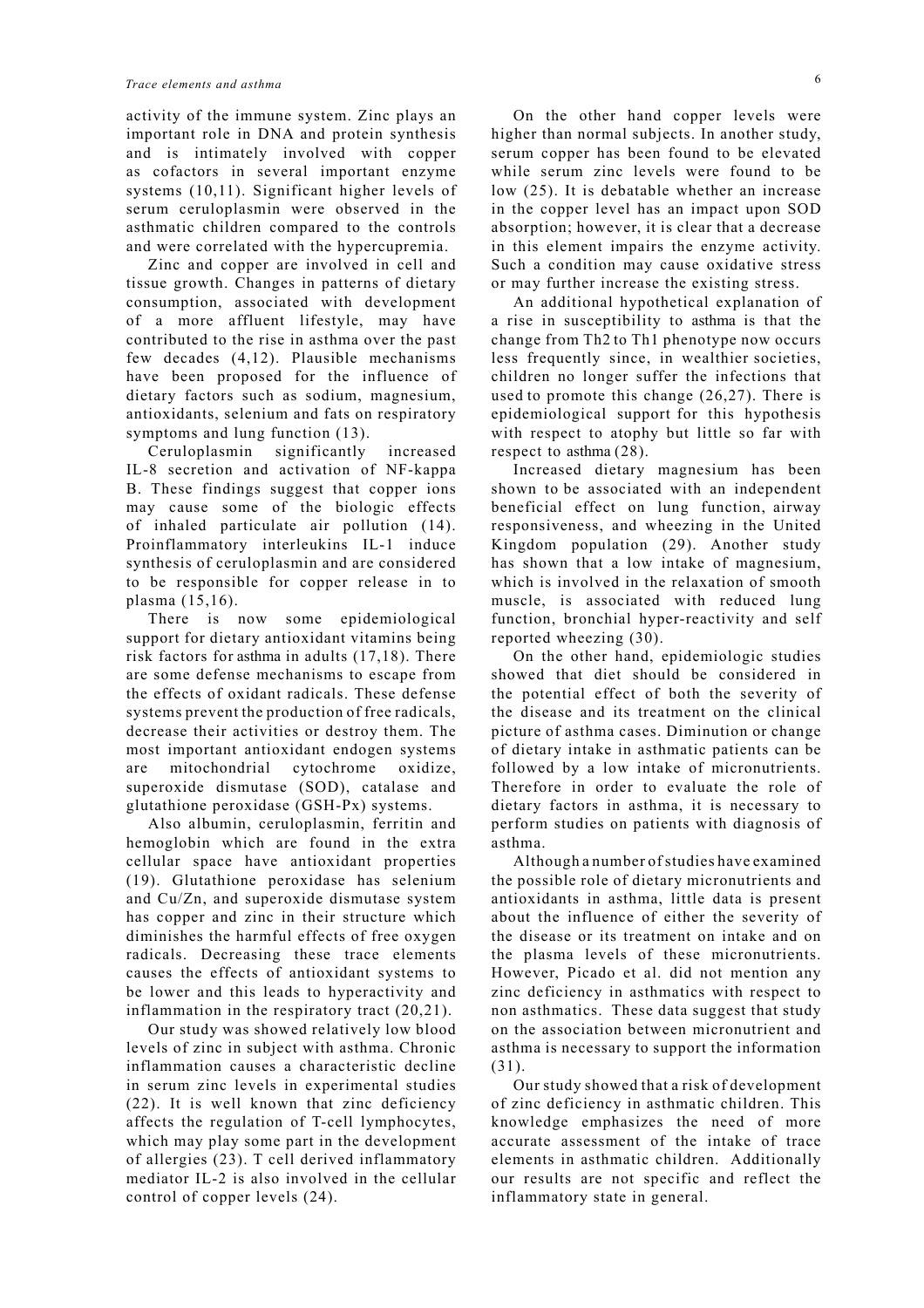The changes in trace element status may be the effect of chronic disease state and do not associate with the cause of disease. Further studies on the relations between the allergic diseases and trace elements are needed to understand the details of these conditions.

#### **REFERENCES**

- 1- Fraenkel DJ, Holgate ST. Etiology of asthma: Pathology and mediators. In: C.W. Biermann, D.S. Pearlman, G.G. Shapiro, W.W. Busse (eds) Allergy, Asthma and Immunology from Infancy to Adulthood (3 th edition). WB Saunders Company, Philedelphia, 1996, pp 443-72
- 2- Burney PGJ, Chinn S, Rhona RJ. Has the prevalence of asthma increased in children? Evidence from the national study of health and growth. BMJ 1990; 300: 1306-10
- 3- Omran M, Russell G, Continuing increase in respiratory symptoms and atopy in Aberdeen schoolchildren. BMJ 1996; 312: 334-36
- 4- Seaton A, Godden DJ, Brown K. Increase in asthma: a more toxic environment or a more susceptible population. Thorax 1994;49: 171-74
- 5- Seaton A, Soutar A, Mullins J. The increase in hay fever: pollen, particulate matter and SO<sub>2</sub> in ambient air. Q J Med 1996;89: 279-84
- 6- American thoracic society. Standard for diagnosis and care of patients with COPD and asthma. Am Rev Respir Dis 1987; 136: 225-45
- 7- Mahalingam TR, Vijayalakshmi S, Prabhu RK. Studies on some trace and minor elements in blood. A survey of the Kalpakkam (India) population. Part I: Standardization of analytical methods using ICP-MS and AAS. Biol Trace Elem Res 1997; 57 (3): 191- 206
- 8- Khoyl MS, Gas MA, Shimi S, Baz F, Tayeb H, Hamid MS. Zinc and copper status in children with bronchial asthma and atopic dermatitis. J Egypt Pub Health Assoc 1990; 65: 657-68
- 9- Konig P, Hillmann L, Cervantes C, Levine C, Maloney C, Douglass B, Johnson L, Allen S. Bone metabolism in children with asthma treated with inhaled beclomethasone diproprionate, J Pediatr 1993;122; 219-26
- 10- Beisel WR. Single nutrients and immunity. Am J Clin Nutr 1982; 35 (2);417-68
- 11- Fraker PJ, Gershwin ME, Good RA, Prasad A. Interrelationship between zinc and immune function. Fed Proc 1986; 45:

1474-79

- 12- Burney P. A diet rich in sodium may potentiate asthma: epidemiological evidence for a new hypothesis. Chest 1987; 91: 143S-148S
- 13- Godden DJ, Devereux GS, Anderson WJ. Environmental lung disease: the role of diet. Monaldi Arch Chest Dis 1999; 54: 479-84
- 14- Kennedy T, Ghio AJ, Reed W, Samet J, Zagorski J, Quay J, Carter J, Dailey L, Hoidal JR, Devlin RB. Copper-dependent inflammation and nuclear factor-kappaB activation by particulate air pollution. Am J Respir Cell Mol Biol 1998; 19(3): 366-78
- 15- Gitlin JD, Schroeder JJ, Lee-Ambrose LM, Cousins RJ. Mechanism of ceruloplasmin biosynthesis in normal and copper deficient rats. Biochem J 1992; 28: 835-39
- 16- Barber E, Cousins RJ. Interleukin 1 stimulated induction of ceruloplasmin synthesis in normal and copper deficient rats, J Nutr 1988;118: 375-81
- 17- Soutar A, Seaton A, Brown K. Bronchial reactivity and dietary antioxidants. Thorax 1997; 52: 166-70
- 18- Bodner C, Godden D, Brown K, Little J, Ross S, Seaton A. Antioxidant intake and adult-onset wheeze: a case-control study. Aberdeen WHEASE Study Group Eur Respir J 1999; 13: 22-30
- 19- Halliwell B. Free radicals, antioxidant and human disease. Curiosity, cause or consequence. Lancet 1994; 344: 721-24.
- 20- Pucheu S, Coudray C, Tresallet N, Favier A, Leiris J. Effect of dietary antioxidant trace elements supply on cardiac tolerance to ischemia-reperfusion in the rat. J Mol Cell Cardiol 1995; 27: 2303-14
- 21- Raeve HR, Thunnisen FJ, Kaneko FT, Guo FH, Lewis M. Decreased Cu-Zn-SOD activity in asthmatic airway epithelium: correction by inhaled corticosteroid invivo. Am J Physiol 1997; 272: 148-54
- 22- Milanion R, Marrela M, Gasprini R, Pasqualic-Cho M, Velo G. Copper and zinc body level in inflammation: an overview of the data obtained from animal and human studies. Agents Actions 1993; 39:195-208
- 23- Allen JI, Perri RT, McClain CJ, Kay NF. Alterations in human natural killer cell activity and monocyotoxicity induced by zinc deficiency. J Lab Clin Med 1983; 102 (4): 577-81
- 24- O'Dell BL. Interleukine 2 production is altered by copper deficiency. Nutr Rev 1993; 51: 307-9
- 25- Vural H, Uzun K, Uz E, Koçyiğit A, Çıglı